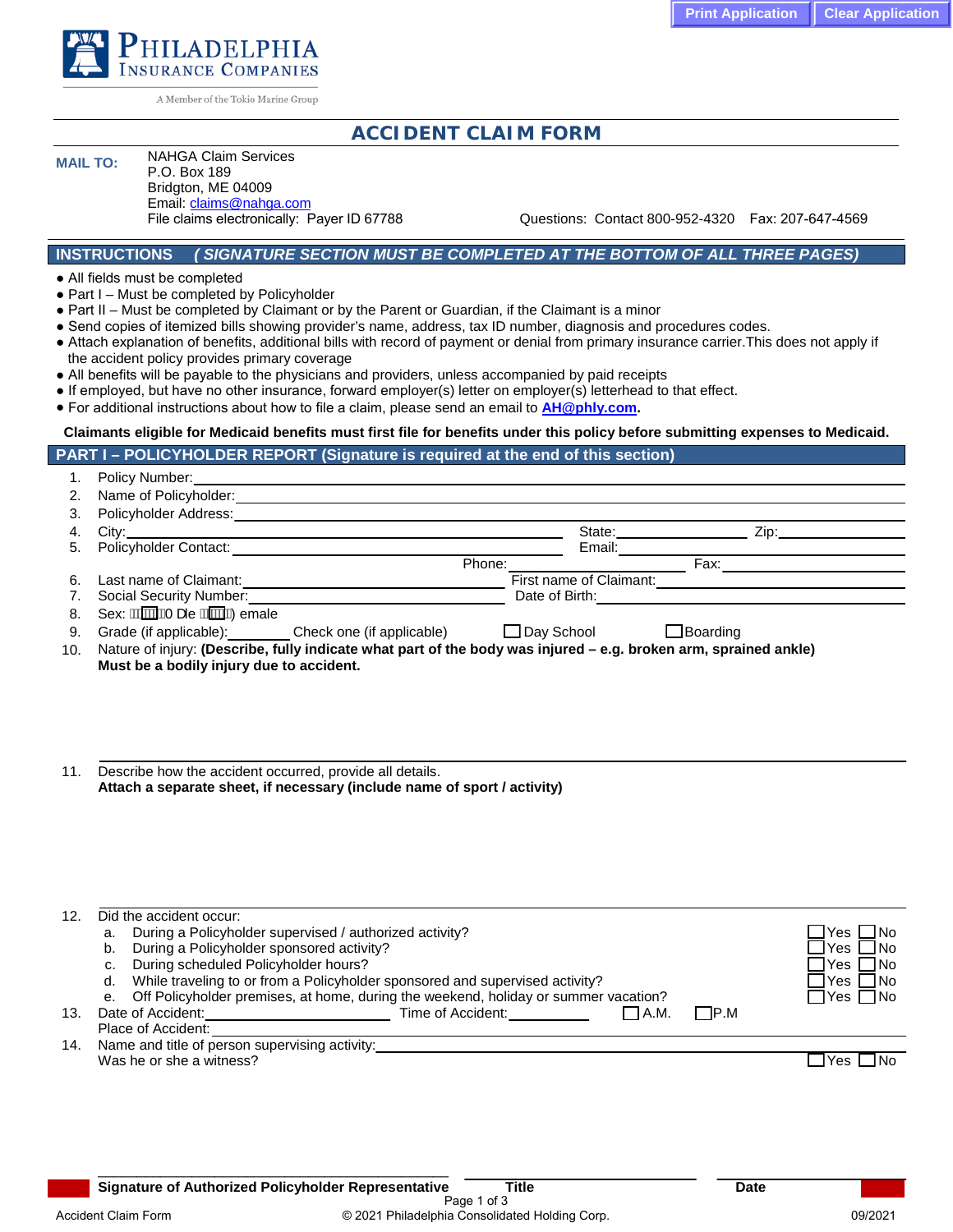|  | <b>Print Application   Clear Application</b> |
|--|----------------------------------------------|
|--|----------------------------------------------|

| (To Be Completed by Claimant or Parent / Guardian, if Claimant is a Minor) |  |
|----------------------------------------------------------------------------|--|
|----------------------------------------------------------------------------|--|

| Name and address of Claimant or Mother / Guardian's employer, if a minor: |  |                                                                                                                                                                                                                                                                                                                                                                                                                                                                                  |  |  |
|---------------------------------------------------------------------------|--|----------------------------------------------------------------------------------------------------------------------------------------------------------------------------------------------------------------------------------------------------------------------------------------------------------------------------------------------------------------------------------------------------------------------------------------------------------------------------------|--|--|
|                                                                           |  |                                                                                                                                                                                                                                                                                                                                                                                                                                                                                  |  |  |
|                                                                           |  |                                                                                                                                                                                                                                                                                                                                                                                                                                                                                  |  |  |
|                                                                           |  |                                                                                                                                                                                                                                                                                                                                                                                                                                                                                  |  |  |
| List all medical and dental policies under which the Claimant is insured: |  |                                                                                                                                                                                                                                                                                                                                                                                                                                                                                  |  |  |
|                                                                           |  | <b>The Company</b><br><b>Policy Number</b>                                                                                                                                                                                                                                                                                                                                                                                                                                       |  |  |
|                                                                           |  |                                                                                                                                                                                                                                                                                                                                                                                                                                                                                  |  |  |
|                                                                           |  |                                                                                                                                                                                                                                                                                                                                                                                                                                                                                  |  |  |
|                                                                           |  |                                                                                                                                                                                                                                                                                                                                                                                                                                                                                  |  |  |
|                                                                           |  | Telephone Number: Van Antonio Van Antonio Van Antonio Van Antonio Van Antonio Van Antonio Van Antonio Van Anton<br>Mother or Guardian's Insurance Company:<br>2020 - Company: Company: Company: Company: Company: Company: Company: Company: Company: Company: Company: Comp<br>2021 - Company: Company: Company: Company: Company: Company: Company:<br>Name and address of Claimant or Father / Guardian's employer, if a minor:<br>Name of Policyholder <b>Name of Policy</b> |  |  |

| а. | Preferred Provider Organization (PPO) or similar prepaid health plan? | ∃Yes I ∃No           |
|----|-----------------------------------------------------------------------|----------------------|
|    | If yes, name of PPO Organization:                                     |                      |
| b. | Health Maintenance Organization (HMO) or similar prepaid health plan? | $\Box$ Yes $\Box$ No |
|    | If yes, name of HMO or organization:                                  |                      |
|    | Medicare?                                                             | $Yes \Box$ No        |
| d. | Medicaid?                                                             | $\Box$ Yes $\Box$ No |

### **AFFIDAVIT**

**PART II** 

I verify that the statement on the other insurance is accurate and complete. I understand that the intentional furnishing of incorrect information via the U.S. Mail may be fraudulent and violate federal laws as well as state laws. I agree that if it is determined at a later date that there are other insurance benefits collectible on this claim I will reimburse the Company to the extent for which the Company would not have been liable.

#### **AUTHORIZATION TO RELEASE INFORMATION**

I authorize any Health Care Provider, Doctor, Medical Professional, Medical Facility, Insurance Company, person or Organization to release any information regarding medical, dental, mental, alcohol or drug abuse history, treatment or benefits payable, including disability or employment related information concerning the patient, to Philadelphia Indemnity Insurance Company, its employees and authorized agents for the purpose of validation and determining benefits payable. I further authorize any Philadelphia Indemnity Insurance Company to furnish the Policyholder or its agents, any and all information with respect to my insurance claim for the purpose of assisting with claims adjudication. This data may be extracted for audit or statistical purposes. I understand that I have the right to revoke this authorization in writing at any time and that such a revocation is not effective to the extent that such authorization has already been relied upon.

#### **PAYMENT AUTHORIZATION (Signature is required at the end of this section)**

I authorize all current and future medical benefits, for services rendered and billed as a result of this claim, to be made payable to the physicians and providers indicated on the invoices, unless paid receipts accompany this form.

**Claimant Signature (Parent or guardian, if the claimant is a minor) Date**

\_\_\_\_\_\_\_\_\_\_\_\_\_\_\_\_\_\_\_\_\_\_\_\_\_\_\_\_\_\_\_\_\_\_\_\_\_\_\_\_\_\_\_\_\_\_\_\_\_\_\_\_\_\_\_\_\_